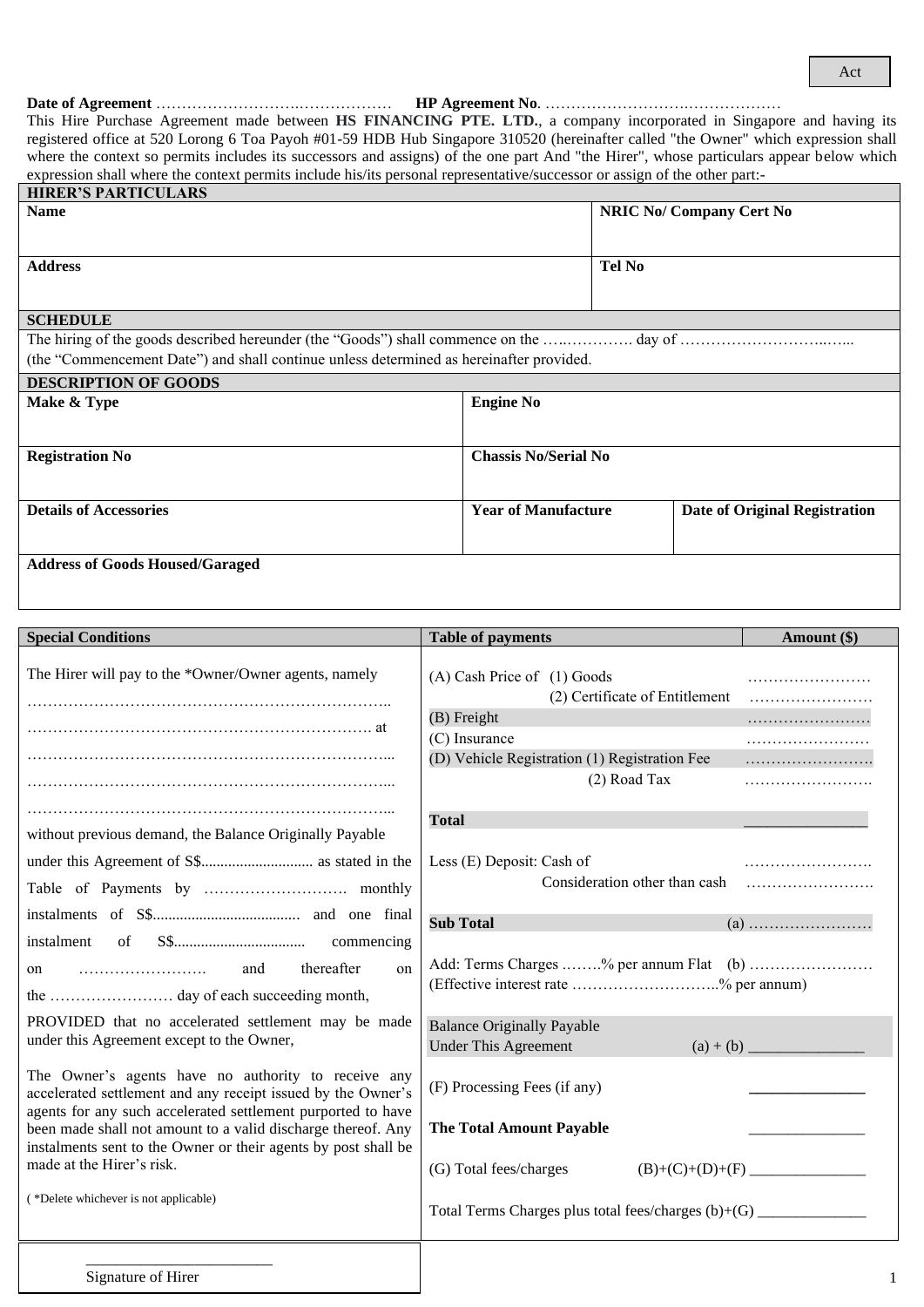**HP Agreement No.** ……………………………………

# **ADDITIONAL CHARGES: - EARLY SETTLEMENT**

The Owner will impose charges for an early settlement of this Hire Purchase Agreement;

The method for calculating the net #balance payable upon such early settlement is based on the **Rule of 78** and is as follows: -

#### **Balance payable for Early Settlement** = **Balance Originally Payable** less **instalment(s) paid** less **rebate on the interest** (hereinafter the "Interest Rebate"); and

Interest Rebate =  $\{ n (n+1) / [ N(N+1) ] \}$  x TC :-

where n represents the unexpired period of hiring expressed in months; N represents the original period of hiring expressed in months; and TC represents the total amount of terms charges payable under this Hire Purchase Agreement.

For example, assume that the Balance Originally Payable is \$67,500.00, the term is 7 years at 5% p.a and Term Charges are S\$17,500.00. If the Hirer repays the entire balance outstanding after making 24 instalments of \$804.00 each punctually, the net #balance payable will be \$39,233.41

# such amount exclusive of items 1 to 3, 6 to 8 (if applicable) stated in this page and Third Party Charges (if any).

1. Early Settlement Fees: 20% of Interest Rebate and 1% of the Original Hire Purchase Facility amount = (Balance Originally Payable less

Terms Charges) x 1%; and

……………………………………………………………………………………………………………………………………………… ……………………………………………………………………………………………………………………………………………… ……………………………………………………………………………………………………………………………………………… ……………………………………………………………………………………………………………………………………………… ………………………………………………………………………………………………………………………………………………. 2. Processing Fees …N.A.…………………………………………………………………………………………………………………….. .........................................................................................................................................................................................................................

3. Notice period required: 1 month's notice in writing or 1 month's interest in lieu thereof

# **ADDITIONAL CHARGES - ASSIGNMENT**

The Owner will impose charges for assignment of right, title and interest under the Hire Purchase Agreement to a new Owner;

The method for calculating the net #balance payable upon such assignment is based on the **Rule of 78** formula and is as follows: -

**Balance Payable for Assignment** = **Balance Originally Payable** less **instalment(s) paid** less **Interest Rebate**; and Interest Rebate =  $\{ n (n+1) / [ N ( N + 1 ) ] \}$  x TC :-

where n represents the unexpired period of hiring expressed in months; N represents the original period of hiring expressed in months; and TC represents the total amount of terms charges payable under this Hire Purchase Agreement.

For example, assume that the Balance Originally Payable is \$67,500.00, the term is 7 years at 5% p.a and Term Charges are S\$17,500.00. If the Hirer repays the entire balance outstanding after making 24 instalments of \$804.00 each punctually, the net #balance payable will be \$39,233.41

# such amount exclusive of items 4 to 8 (if applicable) stated in this page and Third Party Charges (if any).

4. Processing Fees: 20% of Interest Rebate and 1% of the Original Hire Purchase Facility amount = (Balance Originally Payable less

Terms Charges) x 1%; and

……………………………………………………………………………………………………………………………………………… ……………………………………………………………………………………………………………………………………………… ……………………………………………………………………………………………………………………………………………… ……………………………………………………………………………………………………………………………………………….

5. Notice period required: 1 month's notice in writing or 1 month's interest in lieu thereof

# **INTEREST RATE the Owner will impose for overdue instalments: -**

- 6. The default interest charged will be 10.5 % per annum calculated on a daily basis or such other rates as may from time to time be determined by the Owner on overdue amount payable from the time of default up to the time of actual payment (as well after as before judgment).
- 7. Processing Fees …N.A.……………………………………………………………………………………………………………………..
- 8. Late payment charge of \$80.00 per overdue instalment.

Third Party Charges

The above information DOES NOT include third party charges such as stamp duties, legal fees, valuation fees, etc. Please check with the relevant parties for the charges.